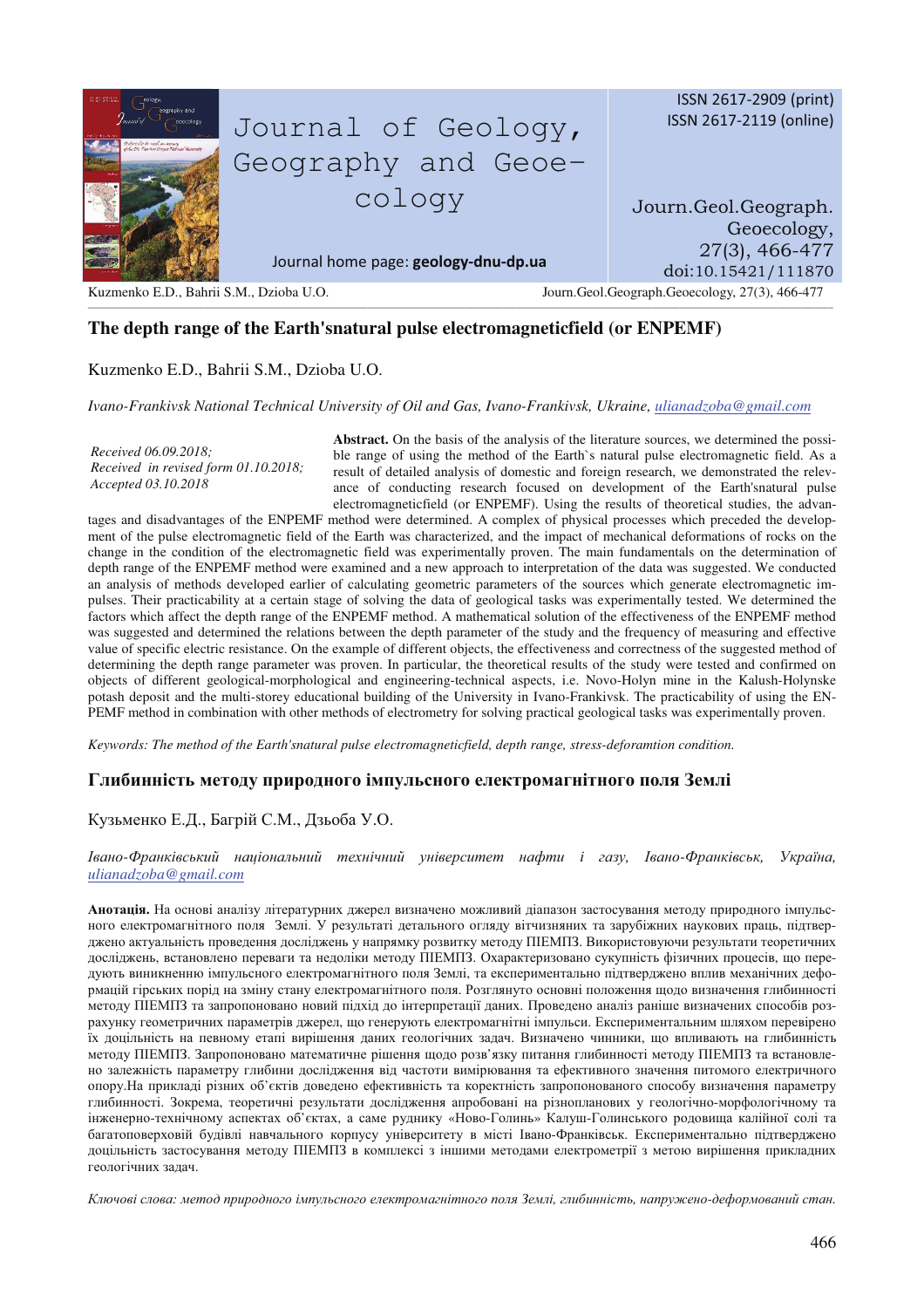**Introduction.** The method of the Earth'snatural pulse electromagneticfield (or ENPEMF) is a special geoelectronic method which over the recent years has become more and more widely used for solving geological-geophysical, engineeringecological, hydrogeological and other applied geological and geoinformational tasks. The theoretical basics of the ENPEMF method were first formulated by A. A. Vorobyev, who suggested the name of the method (Vorobyev, 1980). Electric fields in the bowels of the earth can form at high density of electric charges in dielectric rocks. The concentration of the charges occurs in a system with an excess of free energy. At different transformations, particularly, mechanical-electric, changes occur in the conditions of the rocks, so the minerals become the sources of electromagnetic radiation. Further studies of the ENPEMF method were conducted by V. M. Salomatin (Salomatin, 1987). He experimentally proved that the appearance of microdeformations in the rocks cause changes in stresseddeformed condition of the system and is a reason for the generation of electromagnetic signals.

Taking into account the multi-factor character of the processes which cause emission of electromagnetic field in the rocks, an important stage is correct interpretation of the results of research, one of the main aspects of which is determining the depth range of the ENPEMF method.

The ENPEMF method mostly makes it possible to allows perform a qualitative assessment of the condition of the environment and to obtain positive results from using it in combination with other geophysical methods, particularly, methods of electrosurvey - vertical electrical sounding (VES), transient electrical sounding (TS) and the method of gravity gradiometry.

**The objective of the study** was to characterize the main conditions for the determination of the depth range of the method, determining the factors which affect the depth range of ENPEMF, developing and applying new approach to the interpretation of the data.

**Materials and methods.** The ENPEMF method is based on recording the impulses of electromagnetic fields, generated by dielectric minerals in stressed condition. Over the recent decades, the ENPEMF method has become popular along with some other geophysical methods, due to its mobility, availability, speed and the relative cheapness of conducting the research. However, despite a number of advantages, one should take into account some disadvantages related to the nature of electromagnetic waves.

The physical nature of the processes which form electromagnetic impulses were described in the 1980s by the eminent physicist A. A. Vorobyev

(Vorobyev, 1980). He understood "the Earth`s natural pulse electromagnetic field" to be electric charges which occur in different spheres of our planet, and also in the deep under the surface of the Earth, particularly in the structure of the rocks. Because the minerals which form the rocks are not homogenous and contain various additional substances, pores, chargeddislocations and other defects, in the presence of an external source of energy, tension develops in the structures and the systems become unbalanced and extra energy is formed. The processes which cause formation of electric impulses include: tensioning of the crystalline frame in the variable field of mechanical stresses, intense filtration of liquid in the capillaries and pores, relaxation of the stressed environment, presence of a double electric layer, and formation of plasma.

Taking into account that the stressed condition of rocks can occur as a result of different processes and phenomena and depend on a large number of factors at the same time, there is no unanimous theory of the ENPEMF for the moment. However, the studies by A. A. Vorobiev and V. M. Salomatin provide a broad range of experimental laboratory studies and the results of measuring EN-PEMF in different geological conditions. V. M. Salomatin studied the pattern of mechanical-electric transformations depending on the mineralpetrophysical composition and structural peculiarities of rocks. The obtained results are a theoretical basis for the method and prove the assumption that at the stages of microdeformations, generation of electromagnetic pulses occurs, the intensity of which depends on the content of dielectric minerals, moisture, the extent of heating and density. Also, Salomatin elaborated the method of the application and was the initiator of using ENPEMF for the analysis of landslide danger zones (Salomatin, 1991).

The new principles of the system of processing the data of ENPEMF in the course of research on the stress-deformational condition of the rocks in landslide danger areas in Zakarpatia oblast are described in the works of Cheban V. D. (Cheban, 2002). Bezsmertnyy A. V. suggested using ENPEMF in combination with other geophysical methods for studying landslides on the southern coast of Crimea (Bessmertnyy, 2004). S. P. Kovalchuk precisely described the application of the EN-PEMF and provided the results of analyzing the data on the landslides and the data on searching catacombs in Odessa oblast (Kovalchuk, 2003).

Also, the question of applying the ENPEMF method in combination with other geophysical methods and predicting exogenous geological processes was studied by Kuzmenko E. D.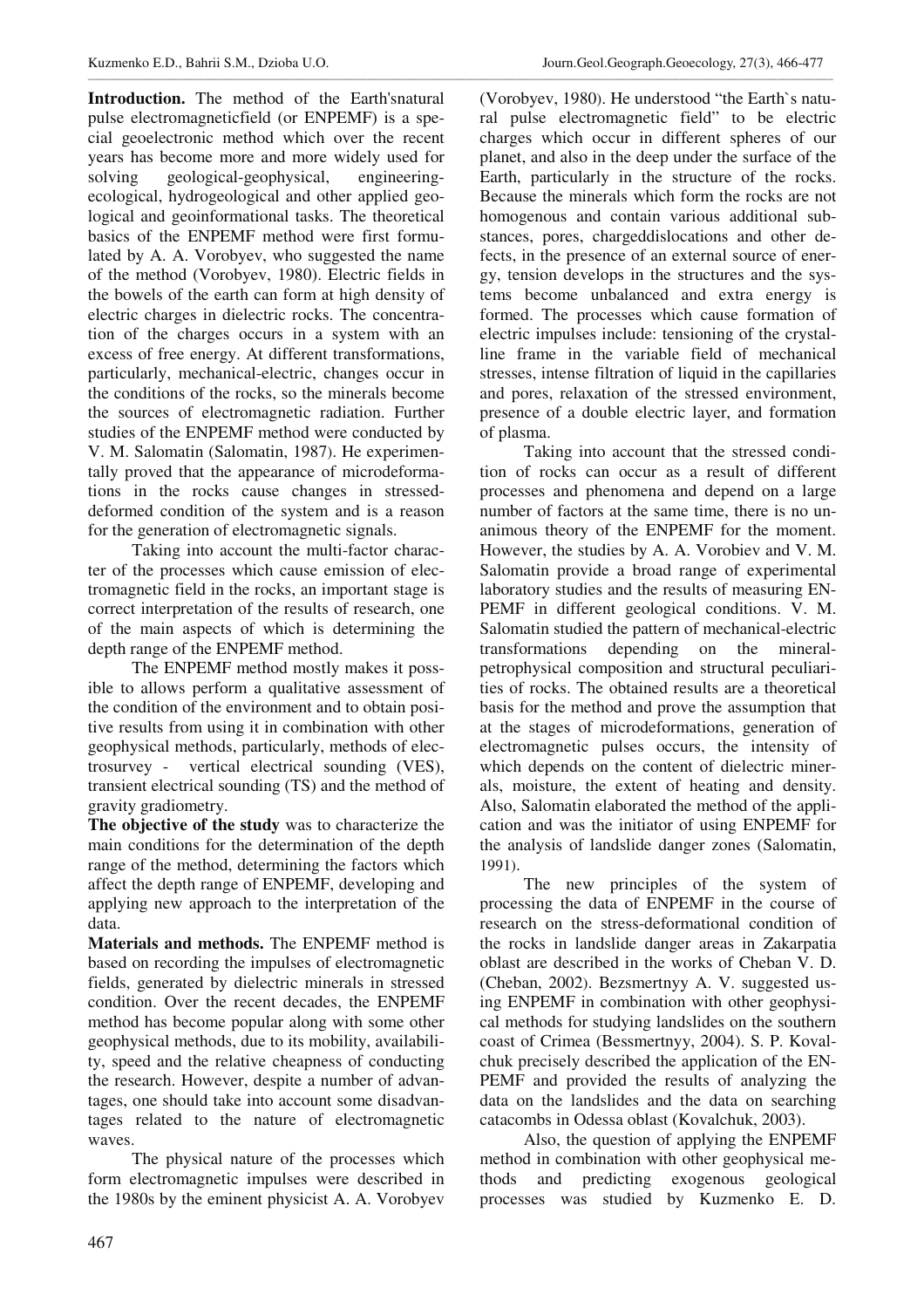(Kuzmenko, 2009). In his works, he suggests a calculation of a probability criterion for a prognostic assessment of landslide danger areas and proves the possibility of using geophysical methods for determining the stability of slopes with signs of landslide. Positive results of using the ENPEMF method were obtained during conducting a contour plan of underground galleries, mine workings and karst fractures (Kuzmenko, 2008).

Also, the literature contains data on a supplementary use of the ENPEMF method for searching the basins of hydrocarbon (Malyshkov, 2011) and describing the methods of interpreting EN-PEMF anomalies related to occurrence of earthquakes (Hao, 2017).

However, domestic and foreign scientific sources contain practically no publications related to the aspects of the depth range of using the EN-PEMF method .Accordingly, this circumstance provides relevance of further studies of these aspects and determines the main vector of our article. **Physical preconditions of the ENPEMF method.**

Because natural objects usually have a complex geological structure and history of formation, exactly determining the mechanism of mechanicalelectric transformations is impossible. Therefore, fundamental studies related to the Earth`s natural pulse electromagnetic field include the relationship between the intensity of the field for each parameter, which increases or reduces it, demonstrated at the qualitative level and the substantiation with a large empirical-experimental base correlated with general physical-mathematical fundamentals.

In his study, V. M. Salomatin (Salomatin, 1987) provides formulae which make it possible to calculate the phenomena and obtaining their characteristics. As already mentioned, in places of growing mechanical tensions, a concentration of charged defects occurs, the changes of which condition the occurrence of the charge and difference between the potentials. Free energy which depends on several independent variables can be expressed as follows:

$$
dF = a \cdot \varepsilon \cdot E^2 dV + b \cdot \delta^2 dV - SdT +
$$
  
+VdP + M \cdot gdh + (\frac{dF}{dn\_i})dn\_i + ... + (1)  
+ (\frac{dF}{dn\_c})dn\_c + \frac{dF}{dz}dz

Where:

 $\epsilon$  – dielectric penetrability of the substance:

- *F* tension of electric field;
- *V* volume of rock phase (solid or liquid);
- $\delta$  mechanical tension;
- $a,b$  constant coefficients;
- *T* temperature in the Kelvin scale;

*S* – entropy phase in dielectric rock;

*P* – pressure;

\_\_\_\_\_\_\_\_\_\_\_\_\_\_\_\_\_\_\_\_\_\_\_\_\_\_\_\_\_\_\_\_\_\_\_\_\_\_\_\_\_\_\_\_\_\_\_\_\_\_\_\_\_\_\_\_\_\_\_\_\_\_\_\_\_\_\_\_\_\_\_\_\_\_\_\_\_\_\_\_\_\_\_\_\_\_\_\_\_\_\_\_\_\_\_\_\_\_\_\_\_\_\_\_\_\_\_\_\_\_\_\_\_\_\_\_\_\_\_\_\_\_\_\_\_\_\_\_\_\_\_\_\_\_\_\_\_\_\_\_\_\_\_\_\_\_\_\_\_\_\_\_\_\_\_\_\_\_\_

 $M, Mg$  – mass and molecular weight of the phase in the rock;

 $g$  – acceleration of the gravitational force;

*h* – height of the location of the phase in the gravitational field;

*z* – size of the grains of the phase in the rock;

S,V, Mg – partial derivatives 
$$
\frac{dF}{dT}
$$
,  $\frac{dF}{dP}$ ,  $\frac{dF}{dn}$ ;  
 $\frac{dF}{dr}$  - change in the free energy phase, re-

$$
\frac{dE}{dn_i}
$$
 - change in the free energy phase, re-

lated to the change in the chemical composition per one mol  $i$  – that element of the phase;

$$
\frac{dF}{dn_c}
$$
 - change in the free energy, related to

the change in the phase concentration;

*dz*  $\frac{dF}{dt}$  – change in the free energy, related to

the change in grains of the phase.

As a result of the impact of various factors, the signals combine, i.e. field overlap. They are generated by different sources. Regardless of the mechanism of generation, in the reception point, a total signal is obtained, the value of which, with consideration of the reduction, is determined using the formula:

$$
E = \sqrt{\frac{V}{m} \cdot \beta} \cdot \frac{E_0 \cdot \lambda}{2 \cdot \pi \cdot c} \cdot \left(\frac{r}{R}\right)^3 \cdot \Delta W, \qquad (2)
$$

where  $E_0$  – amplitude of the tension of the field on the borders of diffusive layer;

 $\lambda$  – wave length;

*R* – distance between the receptor and the emitter;

*c* – speed of light;

 $\Delta W$  – frequency range of the reception;

 $V$  – the radiating volume of the rocks;

*m* – volume of the elementary emitter;

 $\beta$  – zone of the emitter in the volume the rocks;

*r* – typical size of the emitter.

Formulae 1 and 2 give a general impression on the multi-functional character of the process of formation of electromagnetic radiation. They cannot be an analytic basis for solving a direct or an inverse problem of geophysics. No such formulae for the ENPEMF exist at all. Therefore, we should consider the ENPEMF method as a qualitative method based on comparing geological processes and the corresponding explanations of the change in electromagnetic field according to the principle "more-less".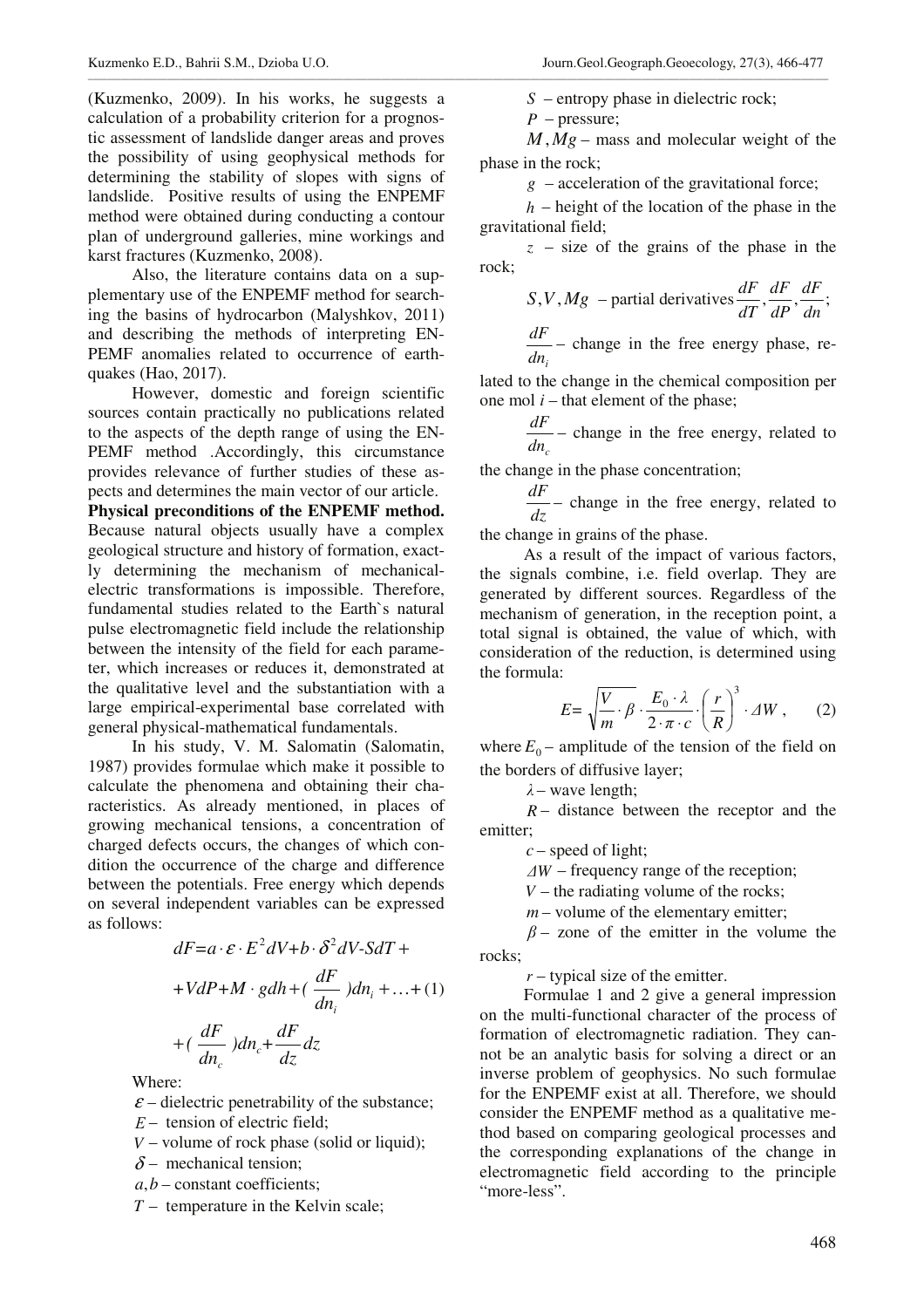Among the fundamental studies in the sphere of geological nature of the potentials of the electric field in the Earth`s crust, we should mention the studies by B. G. Tarasov and his students (Tarasov, 1989). The best work in theoretical substantiation is the article by Ivanov (Ivanov, 1991) .

\_\_\_\_\_\_\_\_\_\_\_\_\_\_\_\_\_\_\_\_\_\_\_\_\_\_\_\_\_\_\_\_\_\_\_\_\_\_\_\_\_\_\_\_\_\_\_\_\_\_\_\_\_\_\_\_\_\_\_\_\_\_\_\_\_\_\_\_\_\_\_\_\_\_\_\_\_\_\_\_\_\_\_\_\_\_\_\_\_\_\_\_\_\_\_\_\_\_\_\_\_\_\_\_\_\_\_\_\_\_\_\_\_\_\_\_\_\_\_\_\_\_\_\_\_\_\_\_\_\_\_\_\_\_\_\_\_\_\_\_\_\_\_\_\_\_\_\_\_\_\_\_\_\_\_\_\_\_\_\_

The main idea is that stationary gradient geomechanical fields can contain currents (also stationary) of charged defects of the structure – anion or cation vacancies, clusters, i.e. microcavities composed of the vacancies of one or the other electric charge and dislocations on which the charged steps are located . Such process is called an orientated diffusion of the defects. In the condition of thermodynamic balance, the charged centers are compensated by the opposite electric charges, i.e. the field is absent. After tension is applied, imbalance occurs between the charges due to the oriented transport of the defects and their separation from the charge-compensating cloud, therefore diffusive currents of charged defects with electric tension occurs, to which a certain electric potential corresponds.

Further, on the basis of the fundamental equations of solid body physics , the following formula (3) was obtained, which describes the effect of relations of the potential and geomagnetic tension and the generality of this law for all rocks:

$$
\varphi = \frac{(-\Omega_0) \cdot \sigma \cdot f}{3 \cdot q},\tag{3}
$$

where  $\varphi$  – mechanical-electric potential;

 $\sigma$  – mechanical tension;

*f* – entropic coefficient;

*q* – charge transmitted by one vacancy.

The simple equation (3) shows that the effect is determined by the structure of diffusing defects and their charge, and also the value of active mechanical tension.

Quantitative calculation provides:  $\Omega_0 = (3 \cdot 10^{-10})^3 \,\text{m}^3$ ;  $\sigma = 50 \cdot 10^6 \text{ N/m}^2$ ;  $f = 10...10^4$ ;  $q = 1.6 \cdot 10^{-19}$  Kl, then we obtain  $\varphi = (27...2700) \cdot 10^{-3}$  V.

Thus, for all considered ionic crystals, the effect is no higher than 2.7 V. Towards the depth of the bedding of the rocks, the potential undergoes a linear increase, i.e. the crust always contains currents conditioned by the pressure gradients, which must penetrate the entire layer of rocks in accordance to the expression  $\varphi = \varphi_0 + k_{m-e} \cdot \sigma$ , where  $\varphi_0$  - initial value of the potential on the Earth's surface;  $k_{m-e}$  - coefficient of mechanical-electrical transformations.

In common understanding, according to the hydrostatic hypothesis  $\sigma = \gamma \cdot H$ , where -  $\gamma$  is vo-

lumetric weight of the rocks,  $N/m<sup>3</sup>$ , *H* - depth at which the geomechanical tension is considered, m, anomalies of geomechanical pressures lead to anomalies of the potential in accordance with the anomalies of pulse electromagnetic radiation.

Due to the indeterminacy of the entropic coefficient which depends on the types of transformations and physical properties, the formula (3) for solving direct and inverse problems of electrometry is inapplicable.

**The depth range of ENPEMF. General thoughts.** Taking into account that the notion of "the Earth`s natural pulse electromagnetic field" is quite complex and includes different types of radiation (including that generated by rocks), in the context of determining the effectiveness of the method, one should also consider magnetotelluric variations. A magnetotelluric field is a regional part of the variable electromagnetic field of the Earth and consists of a telluric (electric) and magnetic field. Changes in this field over time are considered magnetotelluric variations (Khmelevskoy, 1989) .

V. D. Cheban in his studies suggests a hypothesis that the radiation of the natural pulse electromagnetic field caused by deformations of rocks travels the same route as the magnetotelluric waves which penetrate the Earth, but in the opposite direction (Cheban, 2002). Because these radiations have the same electromagnetic nature, in this article we assume that the distance which the electric waves penetrating the Earth travel can be used also for the calculation of depth of the possible source of the electromagnetic field.

The depth of penetration of magnetotelluric field, i.e. the thickness of the skin-layer is the distance at on which the wave amplitude fades in  $e$ times (Khmelevskoy, 1989):

$$
\delta = \frac{\lambda}{2 \cdot \pi} = \sqrt{\frac{2 \cdot \rho}{\omega \cdot \mu_0}}\,,\tag{4}
$$

where  $\rho$  – specific electric resistance [ $\Omega$ ·m],

 $\omega = 2 \cdot \pi \cdot f$ ,  $\mu_0 = 4 \cdot \pi \cdot 10^{-7}$  H/m (in the study by Khmelevskoy, 1989) V. K. Khmelevskoy studied the section of a one-dimensional geological model, where the specific resistance is a constant function and considers the magnetic penetrability as a constant value which equals  $\mu_0 = 4 \cdot \pi \cdot 10^{-7}$  H/m).

Effective depth of penetration of the field into a one-dimensional medium which is at stable electric resistance can be calculated according to the formula

$$
h_{\phi} = \frac{\delta}{\sqrt{2}} = \sqrt{\frac{\rho}{\omega \cdot \mu_0}}.
$$
 (5)

Because the length of electromagnetic wave depends on the wave value *k* , then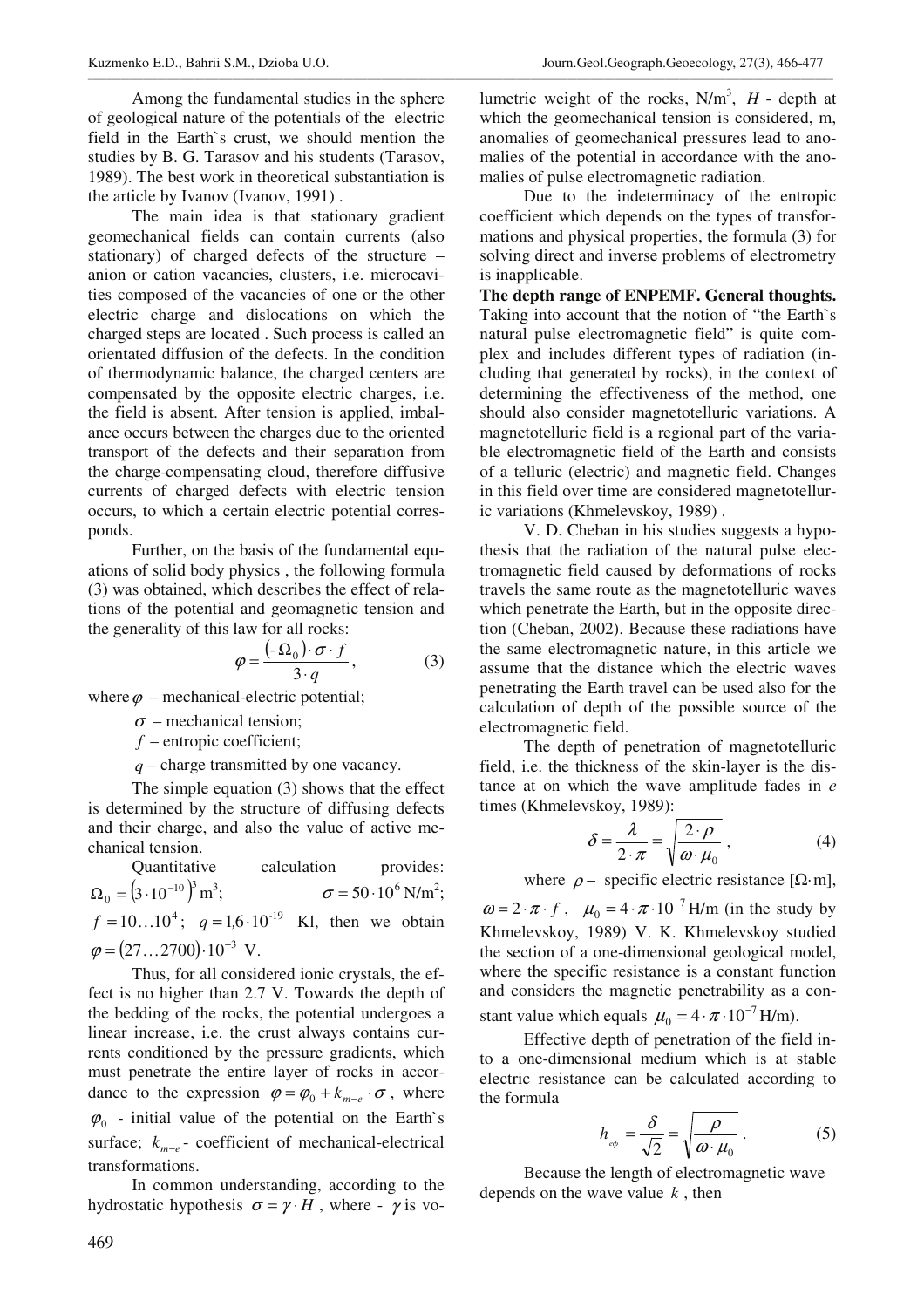$$
\lambda = 2 \cdot \pi \cdot \sqrt{2} \cdot |k| = 2 \cdot \pi \cdot \sqrt{\frac{2 \cdot \rho}{\omega \cdot \mu_0}} \cdot (6)
$$

\_\_\_\_\_\_\_\_\_\_\_\_\_\_\_\_\_\_\_\_\_\_\_\_\_\_\_\_\_\_\_\_\_\_\_\_\_\_\_\_\_\_\_\_\_\_\_\_\_\_\_\_\_\_\_\_\_\_\_\_\_\_\_\_\_\_\_\_\_\_\_\_\_\_\_\_\_\_\_\_\_\_\_\_\_\_\_\_\_\_\_\_\_\_\_\_\_\_\_\_\_\_\_\_\_\_\_\_\_\_\_\_\_\_\_\_\_\_\_\_\_\_\_\_\_\_\_\_\_\_\_\_\_\_\_\_\_\_\_\_\_\_\_\_\_\_\_\_\_\_\_\_\_\_\_\_\_\_\_

After change of variables, we obtain the formula, where the length of electromagnetic wave

$$
\lambda = \sqrt{\frac{10^7 \cdot \rho}{f}},\tag{7}
$$

Where  $f$  – frequency in Hz.

Thus, after the transformation, we obtain :

$$
h_{eq} = \frac{\sqrt{10^7 \cdot \rho}}{2 \cdot \pi \cdot \sqrt{2 \cdot f}} \cdot 10^3 = 356 \sqrt{\frac{\rho}{f}}.
$$
 (8)

In this case, the effectiveness of ENPEMF will depend on the frequency range and geological environment. The technical properties of a RHINDC-PM (radiowave indicators of stress deformed condition) device allow one to work within a range of from 2 to 50 kHz.

Because an environment cannot be homogenous, we suggest calculating the efficient value of the specific electric resistance for a particular layer of the rocks. Effective resistance is determined using formula:

$$
\rho_{eq} = \frac{h_1 + h_2 + \dots + h_{n-1}}{h_1 + h_2 + \dots + h_{n-1}}.
$$
\n(9)

As an example, we will consider a geological model for which the value of the specific electric resistance equals 10  $\Omega$ ·m. After the calculations according to the formula (8) are made, we find that the possible source of electromagnetic radiation can be at the depth from 5 to 25 m. Therefore, as the effective electric resistance increases, the deeper is the range of the ENPEMF method, and by changing the frequency range, we will obtain signals from different depths.

**Results and their analysis. Determination of depth range for different objects.** Let us consider the area of the worked out Novo-Holyn mine of the Kalush-Holynske potash deposit, which is located in the Precarpathian Trough. From 1867 to 1995 in the Kalush-Holynske deposit, the mineral substance was excavated using two methods: open-pit and underground mining. The open-pit mining was used in the Dombrovsky Quarry which after its operation has the capacity of around  $52 \text{ M m}^3$ . The cavities of mines Kalush (7.4 M m<sup>3</sup>), Novo-Holyn (12.1 M m<sup>3</sup>) and Holyn  $(1.7 \text{ M m}^3)$ , which became worked out and were taken out of the operation, were only partly filled with solid material in separate ore fields (92.5% of the total capacity of the cavities) or remained dry (7.5% of the volume). Most cavities, and particularly all mining chambers of the NovoHolyn mine were filled with insufficiently saturated brine (7.2% of the volume) (Bahrii, 2013).

Such method of filling is not reliable and cannot guarantee the safety of the rock structure and stability of the interchamber bearing blocks and ceilings. As a result, subsidence of the Earth`s surface occurs accompanied by following flooding and formation of collapsing craters. Part of the territory of Kalush and the surrounding villages with a population of a few thousand people are within the zone of risk. Therefore, a decision was made to perform topographic-geodesic and geophysical studies for ascertaining of the fact of subsidence and forecasting it over time and space.

To solve the problems, we measured using methods of electrometry VES and TS, and also for the study of tension-deformational condition of rock structure, we conducted a detailed survey of the ENPEMF.

Due to the insignificant depth range, in Kalush-Holynske mine, the VES method was used for determining the lithological composition of the Quaternary formations and their thickness, and also the extent of salinization of the groundwater due to surface sources of pollution (tailing dams, potash salt dumps and accumulating reservoirs) (Bahrii, 2013).

In the context of determining the depth range of the ENPEMF method, the VES method is extremely important for it allows one to determine the pre-surface geological section of the studied layers with sufficient accuracy and to calculate the effective value of the specific electric resistance.

The study of the stress-deformed condition of rock structures allows one to identify danger zones and draw conclusions on the reliability of interchamber bearing blocks and ceilings.

Analyzing the geological and geoelectrical sections, we conclude that in front of the ceiling of the upper horizon of the chamber, five geoelectric horizons are present, as demonstrated in Table 1.

Let us determine the effective resistance:

$$
\rho_{eq} = \frac{0.6 + 11 + 9 + 18 + 80}{\frac{0.6}{218} + \frac{11}{29} + \frac{9}{76} + \frac{18}{9} + \frac{80}{275}} = 4249 \text{ } (\Omega \cdot \text{m})
$$

After calculating the effective resistance, we can determine the depth range of the method of the Earth`s natural pulse electromagnetic field for a certain range of frequencies using the formula (8).

At frequency  $f = 2000$  Hz, the depth equal $sh_{ef}$  = 51.89 m, at frequency  $f = 50000$  Hz, the depth  $-h_{ef}$  = 10.37 m. That is for the present range, the depth range of the ENPEMF method can be measured approximately.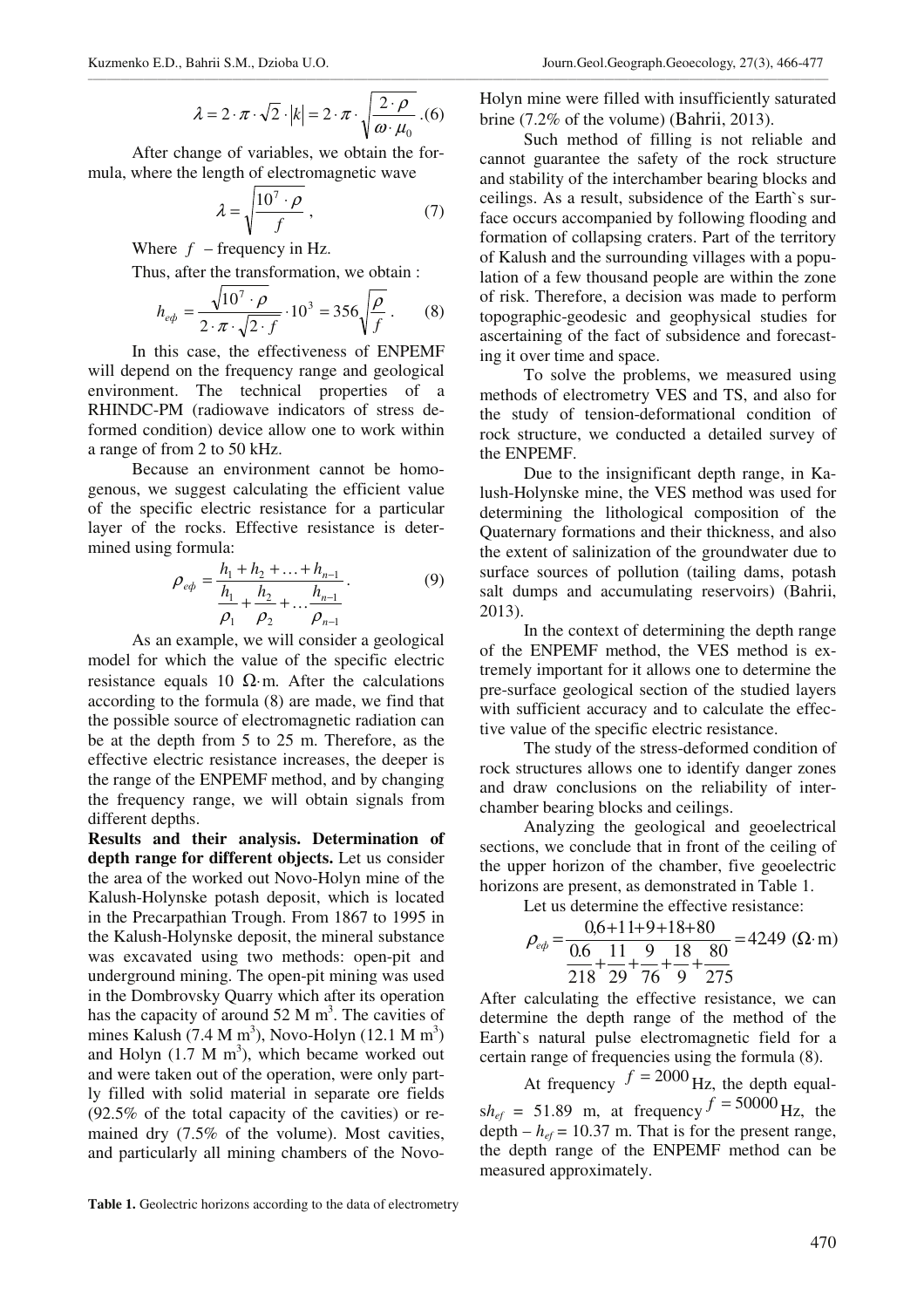| N <sub>2</sub> | Thickness of the horizon, m | Electric resistance of the<br>horizon, $\Omega$ ·m | The rock, horizon is represented by |
|----------------|-----------------------------|----------------------------------------------------|-------------------------------------|
|                | $h_1 = 0.6$                 | $\rho_1 = 218$                                     | Soil-plantcover                     |
|                | $h_2 = 11$                  | $\rho_2 = 29$                                      | Loam                                |
|                | $h_3 = 9$                   | $\rho_4 = 76$                                      | Gravel-pebblehorizon                |
|                | $h_4 = 18$                  | $\rho_4=9$                                         | Gypsum-clayhorizon                  |
|                | $h_{5} = 80$                | $v_5 = 275$                                        | Saliferous breccia                  |

\_\_\_\_\_\_\_\_\_\_\_\_\_\_\_\_\_\_\_\_\_\_\_\_\_\_\_\_\_\_\_\_\_\_\_\_\_\_\_\_\_\_\_\_\_\_\_\_\_\_\_\_\_\_\_\_\_\_\_\_\_\_\_\_\_\_\_\_\_\_\_\_\_\_\_\_\_\_\_\_\_\_\_\_\_\_\_\_\_\_\_\_\_\_\_\_\_\_\_\_\_\_\_\_\_\_\_\_\_\_\_\_\_\_\_\_\_\_\_\_\_\_\_\_\_\_\_\_\_\_\_\_\_\_\_\_\_\_\_\_\_\_\_\_\_\_\_\_\_\_\_\_\_\_\_\_\_\_\_\_

The question arises of whether it is possible to determine the depth range of the method, first of all, for more particular conditions, and, secondly, with provision of empirical-functional dependency of changes in characteristics of geological section at electric resistances and thicknesses of strata.

For the assessment of real changes in the depth range of the ENPEMF method in particular geological conditions, let us imagine the geological model demonstrated in Table 1. Because the thicknesses of the strata of the gypsum-clayey cap and saliferous breccia is unstable, i.e. can change within a geological section, this model is inappropriate in the sense that the depth of bedding of the horizons is not indicated for  $h_4$  and  $h_5$ . In fact, we have a system of three equations solving at the same time:

$$
\begin{cases}\n\rho_{eq} = \frac{h_1 + h_2 + \dots + h_{n-1}}{\frac{h_1}{\rho_1} + \frac{h_2}{\rho_2} + \dots + \frac{h_{n-1}}{\rho_{n-1}}} \\
H = h_1 + h_2 + \dots + h_{n-1} \\
H = 7,96 \cdot \sqrt{\rho_{eq}}\n\end{cases} (10)
$$

The latter formula of the system is obtained from the formula (8) at the value  $f = 2000$  Hz. At the same time, the conditions should be:

**Table 2.** The initial data and depth range of ENPEMF method

$$
\begin{cases} h_4 > 0 \\ h_5 \ge 0 \end{cases} \tag{11}
$$

This is explained by the possibility of increasing or decreasing of the thickness of gypsumclayey cap in the absence or presence of a certain saliferous breccia in the section before a certain depth. Increase in the thickness of the gypsumclayey cap leads to decrease in the thickness of saliferous breccia involved in the calculation of  $\rho_{ef}$  In general, this changes the depth range of the ENPEMF method. At the same time, it is clear that with decrease in the thickness of the gypsum-clayey cap (GCC) with distinctive low resistance and corresponding increase in thickness of saliferous breccia with comparatively high electric resistance, the value of effective resistance involved will increase. Accordingly, the effective depth of the survey using the ENPEMF will increase.

Factual data are demonstrated in Table 2. Quantitative characteristics demonstrated in the table were used for the analysis of change in effective depth during study of the ENPEMF. Further, let us consider the stages of determining the given geoelectric parameters and the corresponding dependencies.

| N <sub>2</sub> | c.<br>Thicknessofgypsum-<br>clayeycap<br>$H_{\rm gcc}$ m | Thickness of saliferous<br>breccia $h_{sb}$ , m | Effective resistance<br>of rocks $\rho_{ef}$ , $\Omega$ ·m | Depth of sur-<br>veyH, m |
|----------------|----------------------------------------------------------|-------------------------------------------------|------------------------------------------------------------|--------------------------|
| 1              | 12                                                       | $\Omega$                                        | 17.7                                                       | 33.5                     |
| 2              | 11                                                       | 2.9                                             | 19.9                                                       | 35.5                     |
| 3              | 10                                                       | 6                                               | 22.4                                                       | 37.7                     |
| 4              | 9                                                        | 9.5                                             | 25.47                                                      | 40.1                     |
| 5              | 8                                                        | 13.1                                            | 29.01                                                      | 42.9                     |
| 6              | 7                                                        | 17.2                                            | 33.41                                                      | 46.0                     |
| 7              | 6                                                        | 21.5                                            | 38.62                                                      | 49.4                     |
| 8              | 5                                                        | 26.5                                            | 45.21                                                      | 53.5                     |
| 9              | $\overline{4}$                                           | 32                                              | 53.33                                                      | 59.9                     |
| 10             | 3                                                        | 38.1                                            | 63.45                                                      | 63.4                     |
| 11             | $\overline{c}$                                           | 45                                              | 76.2                                                       | 69.5                     |

It is clear that the primary cause of the change in the depth range of the ENPEMF is the change in thickness of the GCC, which leads to the change in equivalent resistance used in calculations of the specific electric resistance and therefore the effective depth.

First of all, as the thickness of the GCC increases, the thickness of the stratum of saliferous breccias decreases. Because the electric resistance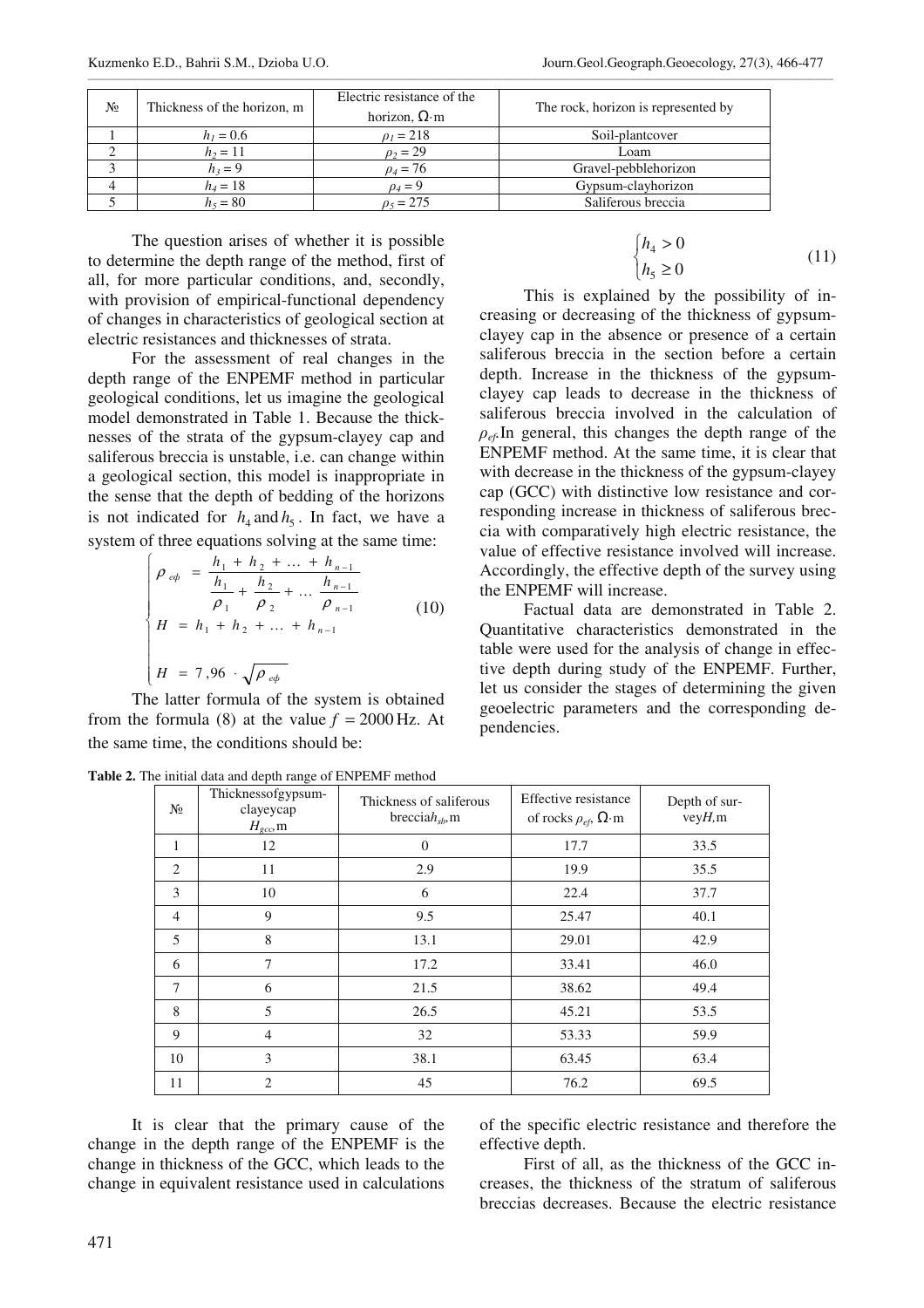of the cap is much lower than the resistance of the saliferous breccia, the value of the equivalent resistance at the same time decreases (Fig. 1a). Accordingly, at increase of the thickness of saliferous breccia, the equivalent resistance increases (fig. 1b). The graph between the total thickness of the rocks and equivalent electric resistance (Fig. 1c) is the result of processing the dependencies Fig. 1a-1b.

Graphs in Fig. 1 are the reason for graphic depiction of the abovementioned formulae on determination of dependency of the effective depth of the ENPEMF on the thicknesses of gypsum-clayey cap, used in the calculations, saliferous breccias and their total thickness (Fig. 2a, 2b, 2c).

The graph demonstrated in Fig. 3 sums up the functional-empirical result of the dependency of effective depth of survey on the change in equivalent resistance.

Thus, maximum depth of the ENPEMF for this object is about 70 m. This is enough for studying the processes of development of salt karst, washout and destruction of saline breccia and therefore the horizons above. At the same time, one can study the upper row of extraction chambers. The impact of deformation of the rocks on the pulse electromagnetic field on greater depths is monitored indirectly, through mechanical interaction of other horizons.

A clear example is the graphs of the EN-PEMF for a geological section which includes a stratum of salt and excavating chamber (Fig. 4). The graph in Fig. 4a demonstrates two expressions of the anomalies of the field intensity, which correspond to mechanical tensions in border pre-wall zones of excavation, which border with ceilings. The anomaly in Graph 4b correlates with change of tensions above the ceiling of the chamber. Deformational zones are on absolute points near 230 m at points of the Earth`s surface of 300 m. Thus, 70 m depth correlates with previous calculations and their analysis (Fig. 3).



\_\_\_\_\_\_\_\_\_\_\_\_\_\_\_\_\_\_\_\_\_\_\_\_\_\_\_\_\_\_\_\_\_\_\_\_\_\_\_\_\_\_\_\_\_\_\_\_\_\_\_\_\_\_\_\_\_\_\_\_\_\_\_\_\_\_\_\_\_\_\_\_\_\_\_\_\_\_\_\_\_\_\_\_\_\_\_\_\_\_\_\_\_\_\_\_\_\_\_\_\_\_\_\_\_\_\_\_\_\_\_\_\_\_\_\_\_\_\_\_\_\_\_\_\_\_\_\_\_\_\_\_\_\_\_\_\_\_\_\_\_\_\_\_\_\_\_\_\_\_\_\_\_\_\_\_\_\_\_

*c)* 

**Fig. 1.** Graph of dependency of the equivalent resistance on the thickness of the rocks: a) gypsum-clayey cap; b) saliferous breccias; c) total thickness of GCC and saliferous breccia.

Also, at this stage of the study, we considered another method of determining the depth range. In the monograph (Bessmertnyy, 2004), the author mentions that for determining geometric parameters of the source of stress-deformational condition of the rocks, one should take into account the magnetic component of the secondary electromagnetic radiation. That is for determining the depth of bedding of an object which generates impulses, one should solve an inverse problem of magnetic survey. After analysis of the type of anomalies and defining the distinctive points, one can determine the geometric parameters of the sources of stressdeformation condition. Because the determined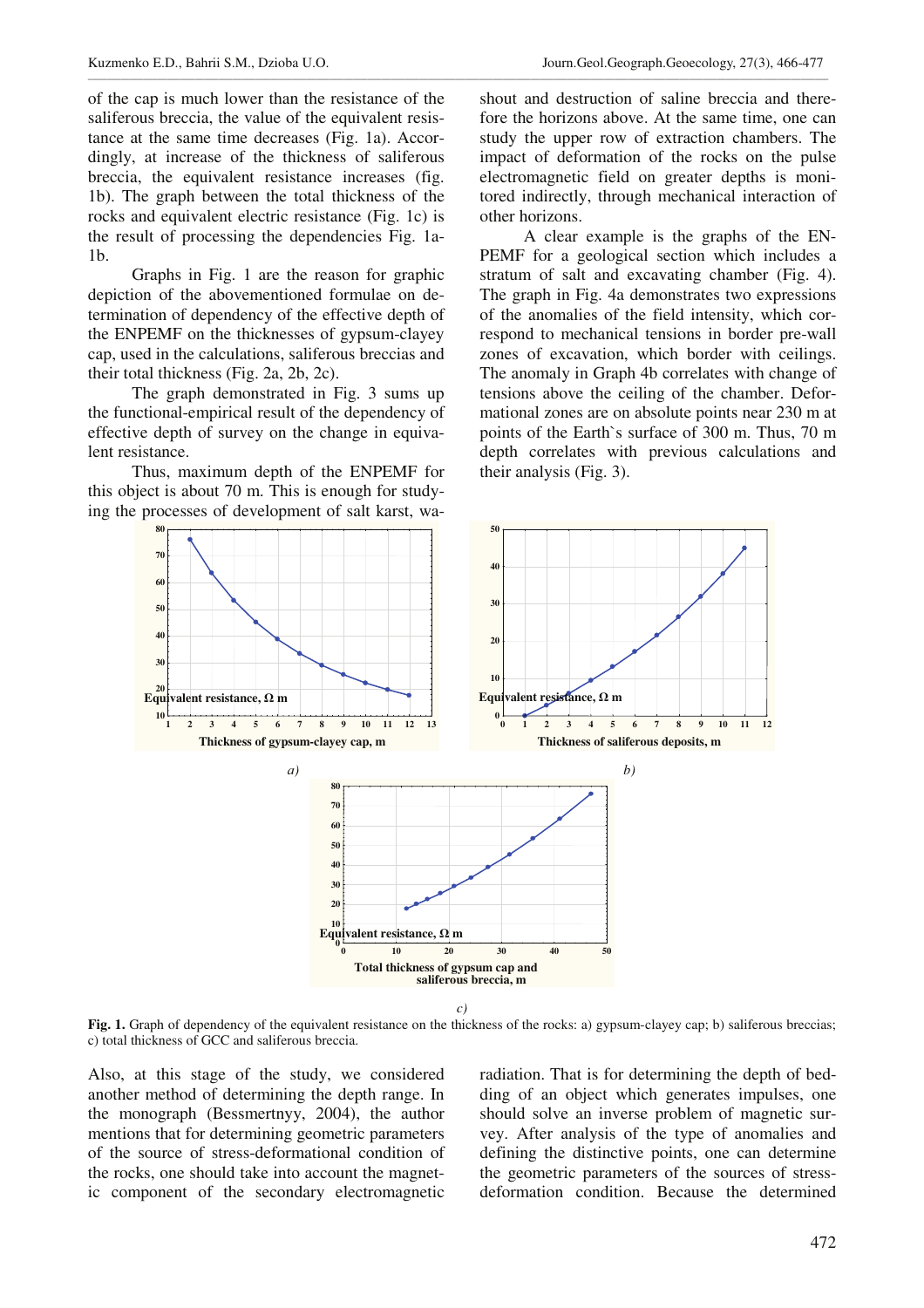depth is not proved by the geological information, it was determined that at this stage of study, such approach to determine the depth is incorrect.



\_\_\_\_\_\_\_\_\_\_\_\_\_\_\_\_\_\_\_\_\_\_\_\_\_\_\_\_\_\_\_\_\_\_\_\_\_\_\_\_\_\_\_\_\_\_\_\_\_\_\_\_\_\_\_\_\_\_\_\_\_\_\_\_\_\_\_\_\_\_\_\_\_\_\_\_\_\_\_\_\_\_\_\_\_\_\_\_\_\_\_\_\_\_\_\_\_\_\_\_\_\_\_\_\_\_\_\_\_\_\_\_\_\_\_\_\_\_\_\_\_\_\_\_\_\_\_\_\_\_\_\_\_\_\_\_\_\_\_\_\_\_\_\_\_\_\_\_\_\_\_\_\_\_\_\_\_\_\_\_

**Fig. 2.** Graphs of dependency of effective depth of the ENPEMF on the thickness of the rocks: a) gypsum-clayey cap; b) saliferous breccias; c) total thickness of GCC and saliferous breccias.



**Fig. 3.** Graph of dependency of effective depth of survey on the equivalent resistance

Also, at this stage of the study, we considered another method of determining the depth range. In the monograph (Bessmertnyy, 2004), the author mentions that for determining geometric parameters of the source of stress-deformational condition of the rocks, one should take into account the magnetic component of the secondary electromagnetic radiation. That is for determining the depth of bedding of an object which generates impulses, one should solve an inverse problem of magnetic survey. After analysis of the type of anomalies and defining the distinctive points, one can determine the geometric parameters of the sources of stressdeformation condition. Because the determined depth is not proved by the geological information, it was determined that at this stage of study, such approach to determine the depth is incorrect.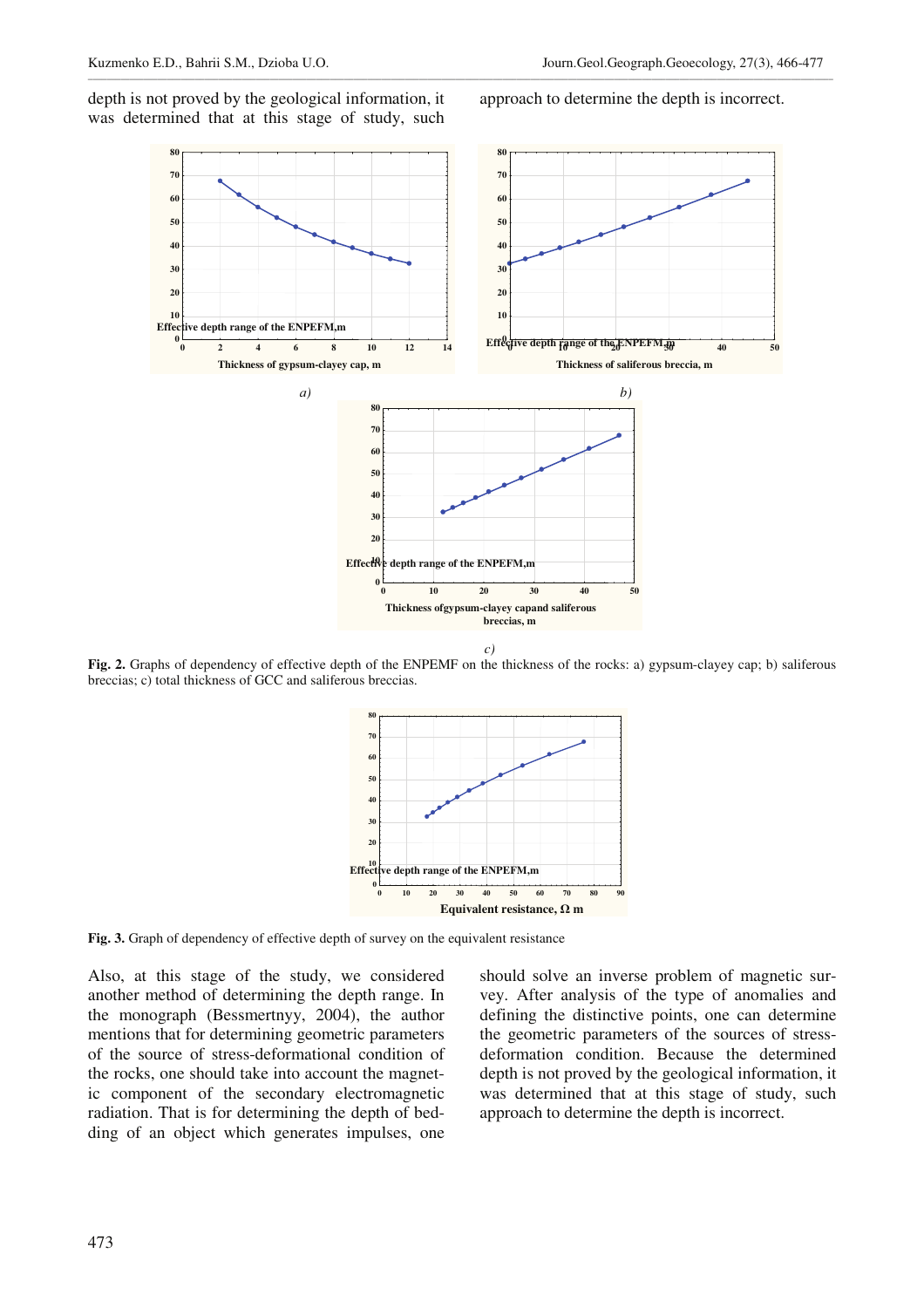

**Fig. 4.** Geological section and graphics of the ENPEMF

The next object studied in this work is Building No<sub>1</sub> of Ivano-Frankivsk National Technical University of Oil and Gas, where the first stage of geophysical studies was conducted in the period from  $11<sup>th</sup>$  May to 3 June 2016. The preconditions for conducting geophysical work were presence of fractures in the zones adjoining the staircase and within the ceiling of the semi-basement and deformation of the external self-supporting wall.

The objective of the studies was to determine the geological structure of this area and characterize the intensity of radiation of the Earth`s natural pulse electromagnetic field. The methods of study: vertical electrosounding (VES), measuring using the ENPEMF.

The result of interpretation should answer the question of reliability of the rock stratum on which the foundations of the Building  $N<sub>2</sub>1$  are located from the perspective of engineering stability and safety of using the building.

The depth range of the VES method depends on the length of lines of the current. For developing a necessary geoelectric section with consideration of extent of building development of the territory, we selected the maximum distribution of the current line – 130 m. This allowed us to provide a depth range of the studies of around 15 m. As a result of vertical electrosounding, a curve was obtained, which corresponds to a five-layer geoelectric section with the proportion of electric resistances  $\rho_1 < \rho_2 > \rho_3 > \rho_4 < \rho_5$ . For interpreting, we used the program complexes VEZ and IPI2WIN. The results of interpreting in correspondence to these program complexes are demonstrated in Table 3. In the formalized interpretation, the strata  $\rho_2$  and  $\rho_3$  are combined in one stratum.

| $\frac{\mathrm{N}\mathrm{Q}}{\mathrm{of\,strata}}$ | Sign of strata | VES results |           |
|----------------------------------------------------|----------------|-------------|-----------|
|                                                    |                | Resistance  | Thickness |
|                                                    | Ρ              | 95          | 0.71      |
|                                                    | $\rho_{2-3}$   | 335         | 3.35      |
|                                                    | $\rho_4$       | 3.05        | 4.63      |
|                                                    | $\rho_5$       | 7.5         | $\infty$  |

**Table 3.** Generalization of the results of VES interpretation

In correspondence with the literature data on the geolelectric section of the Precarpathian Trough and the results of research by the authors of the article, we determined the rocks which form the layers. The detailed characteristics of geoelectric horizons of the section are as follows: horizon I – soil layer composed of soil, sandy loam and loam, dehydrated in the period of the study, average thickness  $-0.71$  m, apparent electric resistance  $-95$  $\Omega$ ·m, age – late Quaternary Period; horizon II – pebble horizon with sandy filling, visually observed on the shore of the Bystrytsia river, dry for the period of the study, thickness – 1.3-1.8 m, electric resistance – 335  $\Omega$ ·m, age - late Quaternary Period;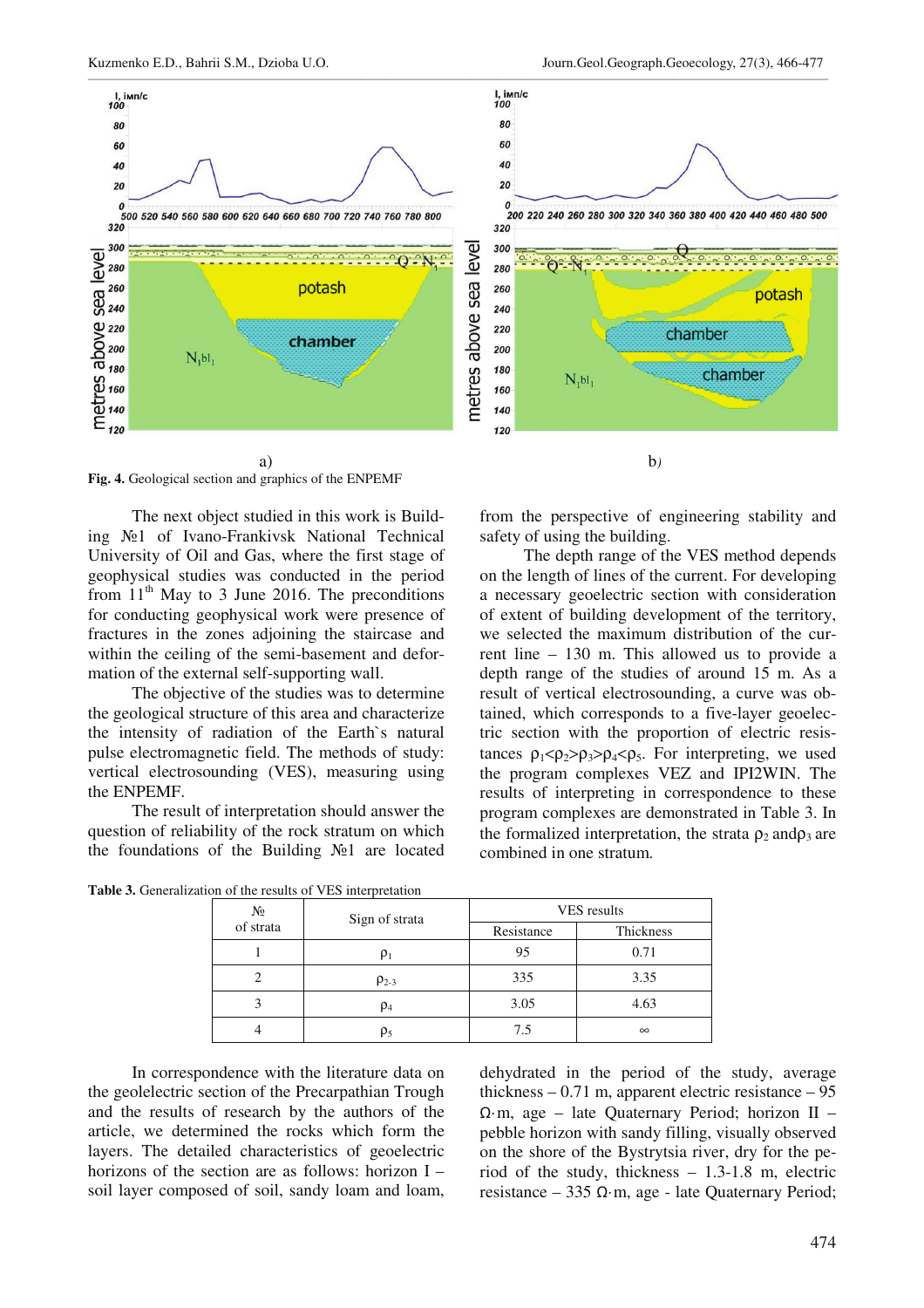horizon III in lithology is an analogue of horizon II, is different by being embedded lower than the level of groundwater, thickness – 1.6-2.1 m, electric resistance – 23  $\Omega$ ·m, age – late Quaternary Period; horizon IV – layer of fine-dispersed flexible humid clay, the origin of which has no certain explanation: possibly lagoonal deposits, or glacial formations, or the result of erosion of Quaternary sandy loam and clay, thickness  $-4.6$  m, electric resistance  $-3.1$  $\Omega$ ·m, age – Quaternary Period, horizon V – consolidated sandy loam, thickness – from 5 m, electric resistance –  $7.5-230 \cdot m$ .

On the basis of the obtained data, we determined the effective value of specific electric resistance:

$$
\rho_{\text{eq}} = \frac{0.71 + 3.35 + 4.63 + 1.31}{0.71 + 3.35 + 4.63 + 1.31} = 5.84 \quad (\Omega \cdot m)
$$
  

$$
\frac{0.71 + 3.35 + 4.63 + 1.31}{95 + 3.35 + 3.05 + 7.5} = 5.84 \quad (\Omega \cdot m)
$$

The ENPEMF method was applied in a profile variant with the purpose of determining the zones of stress-deformation condition, where mechanical shifts occur. The profiling was performed for three profiles in the frequency range of 2-50 kHz, i.e. intensity of the field is integrated for mentioned limits of the frequencies. The points on the profiles were located under the walls of the building in such way that the device was literally touching the walls. The measuring was made for directions X, Y, Z. At the same time, the X direction was selected in such way that the aerial was directed towards the wall of the building, direction  $Y - so$ the aerial was parallel to the wall of the building, and the direction of aerial  $Z$  – in perpendicular to the ground surface. The positions of the profiles and the results of the measuring of the ENPEMF are demonstrated in Fig. 5.

Profile 1 was also processed for different ranges of frequencies, particularly: 2 – 16 kHz and 16 – 36 kHz for all three directions of the aerials. The change in the frequencies was made for dividing the thickness of the rocks according to stressdeformation condition on different depths and detailing the results. As we see, the highest values of the field were recorded for the complete range of frequencies (2-50 kHz). For range 2-16 kHz, the value was the lowest, that is stress-deformation condition to a higher extent corresponded to the range 16-36 kHz.

After using the values of effective resistance, we calculate the depth range of the ENPEMF method for different frequencies using formula 8. At *f*  $= 2000$  Hz, depth equals $h_{ef} = 19.23$  m, at  $f =$ 16000 Hz, depth is $h_{ef} = 6.8$  m, at $f = 36000$  Hz, depth is $h_{ef}$  = 4.53 m, at $f$  = 50000 Hz, depth is  $h_{ef}$  = 3.84 m.

The first layer from the surface of the soil is the layer of pebble rocks which are the Bystrytsia deposits. The thickness of this horizon is no less than 3.6 m. Groundwater covers the lower part of the horizon and contributes to the washout of sand fraction from it. Under the pebble horizon, there is a moistened flexible clay with anomalously low values of electric resistance and therefore with low values of density parameters. Any load will deform this layer. Clay is vulnerable to washout.

The analysis of the intensity of pulse electromagnetic radiation indicates the presence of a significant anomaly of radiation, which is territorially adjacent to the western angle of the building (where the fracture is seen). This allows us to state that over the time of the study, active stage of deformation of the rocks was taking place under the impact of non-uniform pressure of the building`s structure.

Because the anomalous field is formed mainly by the signals obtained on high frequencies, in this case, the depth range of the ENPEMF method can be limited within intervals of 5-7 m, which in geological aspect coincides with the base surface of the clay horizon.

**Conclusions.** On the basis of analysis of quantitative scientific sources, the promising perspective of using the ENPEMF method for determining and localizing zones of stress-deformation condition of rocks was proven. This is especially relevant for solving a broad range of engineering-geological tasks. The results of generalized theoretical studies conducted by different authors have made it possible to determine the advantages and disadvantages of the ENPEMF method.

The unity of physical process prior to the formation of the Earth's pulse electromagnetic field was characterized, and the impact of mechanical deformations of the rocks on the change in the condition of the electromagnetic field was experimentally proven.

A mathematical solution to the problem of depth range of the ENPEMF method was suggested and the dependency between the parameter of depth of research and frequency of measuring and effective electric resistance was determined.

The obtained theoretical dependencies were tested and confirmed for several different objects. In particular, we demonstrated the usage of the approach for solving the problem of depth range of the ENPEMF method in the area of the Novo-Holyn mine of the Kalush-Holunsk potash deposit with the aim of safeguarding against further subsidence, and near Building No 1 of Ivano-Frankivsk National Technical University of Oil and Gas for preventing its ruination.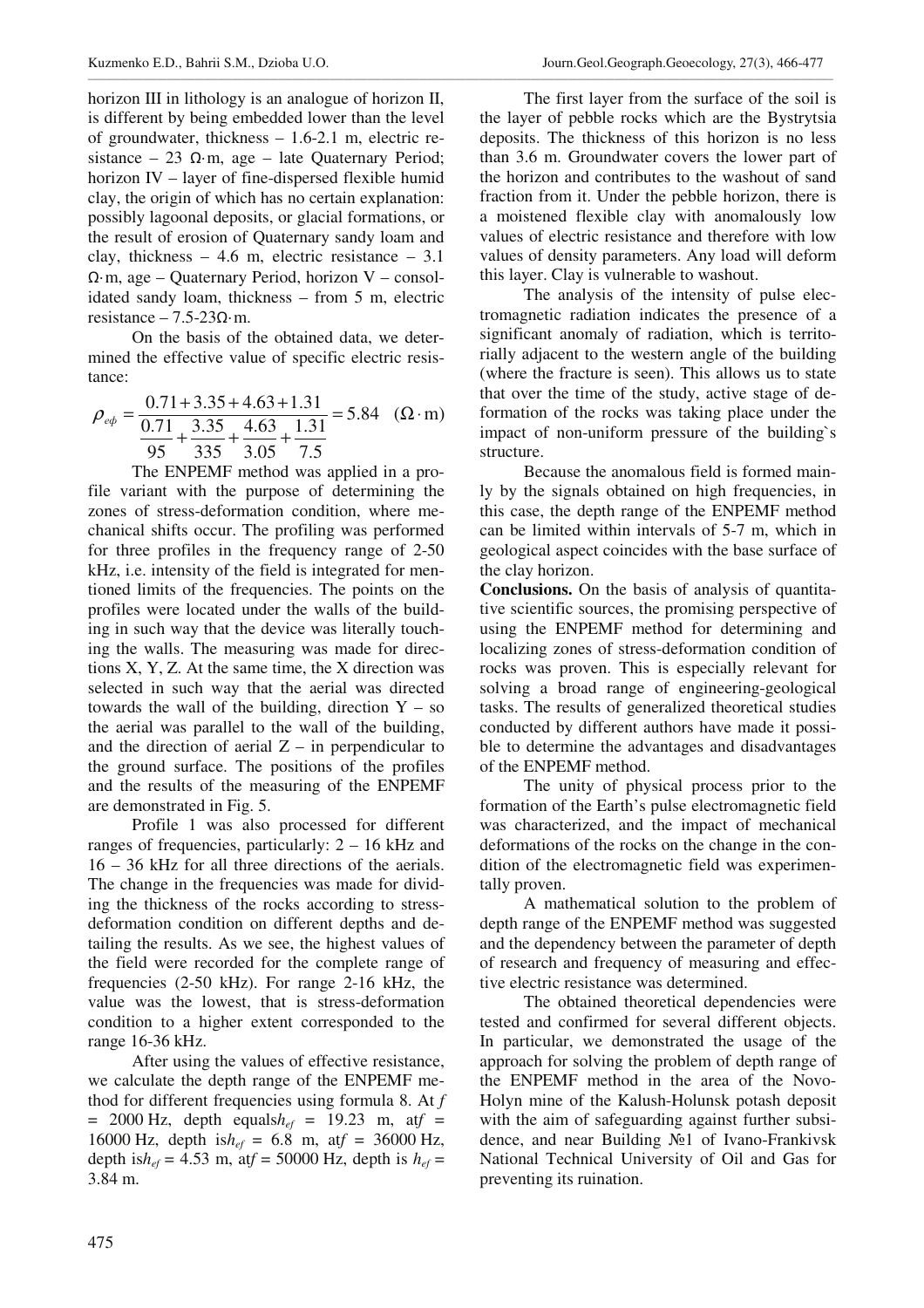The conducted experimental studies proved the practicability of using the ENPEMF method in combination with other methods of electrometry for assessing the risk of development of exogenous geological processes.



\_\_\_\_\_\_\_\_\_\_\_\_\_\_\_\_\_\_\_\_\_\_\_\_\_\_\_\_\_\_\_\_\_\_\_\_\_\_\_\_\_\_\_\_\_\_\_\_\_\_\_\_\_\_\_\_\_\_\_\_\_\_\_\_\_\_\_\_\_\_\_\_\_\_\_\_\_\_\_\_\_\_\_\_\_\_\_\_\_\_\_\_\_\_\_\_\_\_\_\_\_\_\_\_\_\_\_\_\_\_\_\_\_\_\_\_\_\_\_\_\_\_\_\_\_\_\_\_\_\_\_\_\_\_\_\_\_\_\_\_\_\_\_\_\_\_\_\_\_\_\_\_\_\_\_\_\_\_\_

**Fig. 5.** Measures of ENPEMF in range of frequencies 2-50 kHz